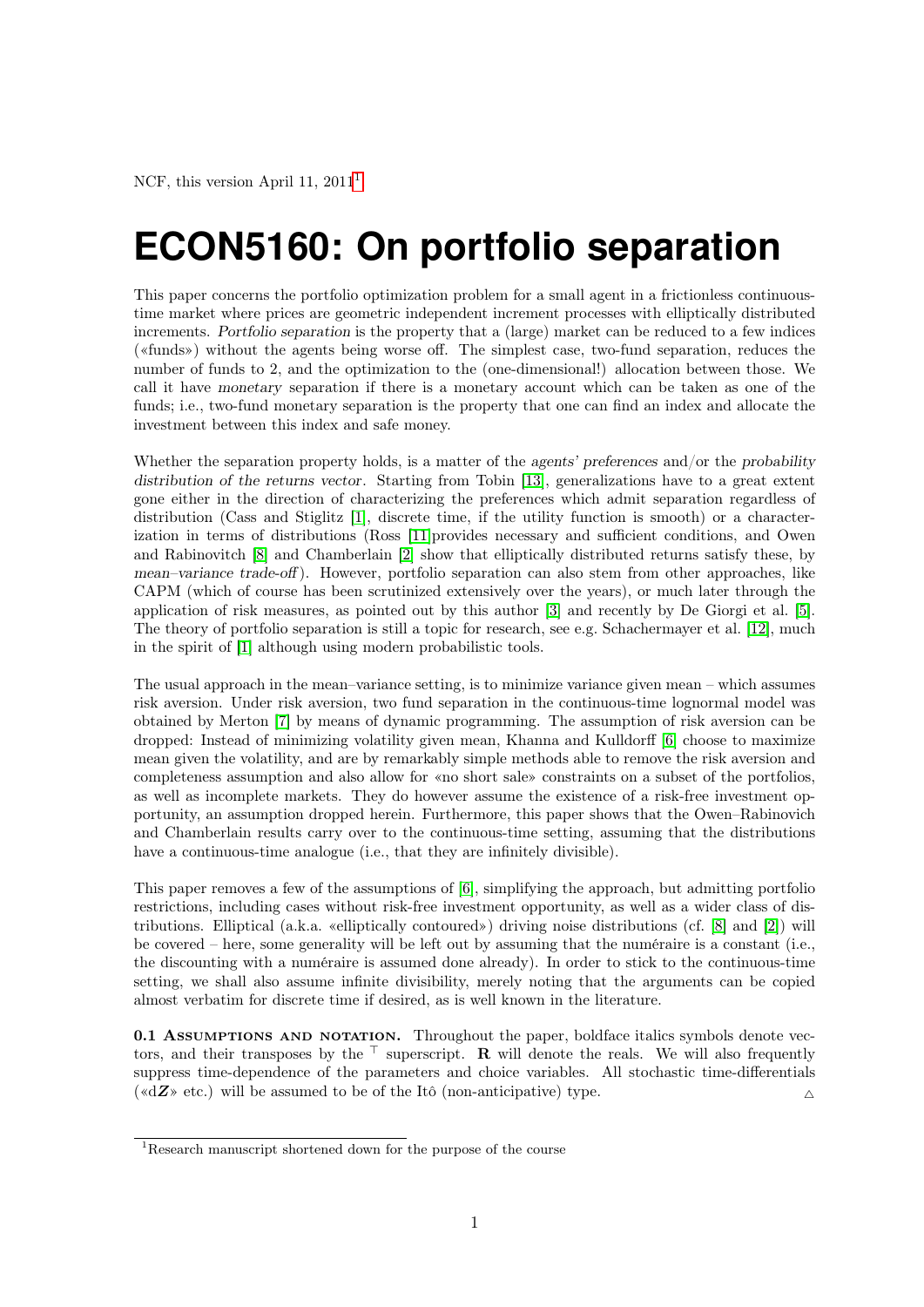### **1 The wealth dynamics in traded and non-traded markets**

Let us first consider the usual model for a stock market with n risky investment opportunities  $\{S_i\}$ each satisfying an Itô (non-anticipative) stochastic differential equation with driving noise  $Z$  (see however Remark [1.1\)](#page-1-0):

<span id="page-1-2"></span>
$$
dS_i(t) = S_i(t) \left[ \mu_i dt + \boldsymbol{\sigma}_i^\top d\boldsymbol{Z}(t) \right]
$$
 (1)

where the coefficients  $\mu_i$  and  $\sigma_i$  are deterministic functions. We shall later treat both the case where a safe investment opportunity exists and the case where it does not; assume for the moment that the model's numéraire exists as an investment opportunity with price  $S_0(t) = 1$  for all t, i.e. we assume that we work with discounted figures. We remark that discounting accounts for the common additive risk component found elsewhere in the literature, e.g. the  $y$  in [\[11,](#page-7-1) Theorems 1 to 3].

We form a portfolio from the investments: If at time t one has  $\nu_i(t)$  units of investment i, then the market value of the portfolio is  $\sum \nu_i(t)S_i(t)$ . In discrete time, the self financing condition says that the change in the market value of the portfolio should come from changes in the prices, so that change in wealth should be  $\sum \nu_i(t) (S_i(t+h) - S_i(t))$  for  $h > 0$ . The analogous requirement can be taken as a definition of a self-financing portfolio in our continuous-time setting, i.e. wealth fluctuating as  $\sum \nu_i(t) dS_i(t)$ ; however, from our wealth we will also deduct an amount for consumption. Letting  $C(t)$  be the (discounted) cumulative net consumption up to time t and assume that the portfolio is self-financing apart from the consumption, we have that wealth at time t is  $X(t) = \sum \nu_i S_i(t)$ , and developing according to

$$
dX(t) = \sum_{i=0}^{n} \nu_i(t) dS_i(t) - dC(t)
$$
  
= 
$$
\sum_{i=1}^{n} \nu_i(t) S_i(t) [\mu_i dt + \sigma_i^\top dZ(t)] - dC(t)
$$

(sum from  $i = 1$  since we consider discounted figures), so that

<span id="page-1-1"></span>
$$
dX(t) = \mathbf{u}^{\top} \left[ \boldsymbol{\mu} \, dt + \Sigma \, d\mathbf{Z}(t) \right] - dC(t) \tag{2}
$$

where  $\Sigma$  has rows  $\{\sigma_i^{\top}\}\$  and our control  $\boldsymbol{u} = \boldsymbol{u}(t)$  measures the value held in the risky investment at time t (see Remark [1.1](#page-1-0) for the issue of jumps to zero); the amount invested safely will be  $X - u^{\top}1$ .

As mentioned at the beginning of this section, the above is the canonical model for a (frictionless) traded market. For an insurance premiums and claims model, on the other hand, a simple model is as follows: For each distinct policy or pool i of which the insurer is responsible for a fraction  $\xi_i$ , the insurer will get a discounted premium income flow rate  $\xi_i\mu_i$  but be exposed to losses; we assume that discounted cumulative losses evolve according as  $-\xi_i \sigma_i^{\top} d\mathbf{Z}(t)$ . In this case we do not need the self financing concept; we simply assume that at each time t the insurer can choose  $\xi_i$  freely, i.e. what contracts to undertake and how much of each. Then we arrive at [\(2\)](#page-1-1) directly (no self financing concept invoked) but with the interpretation that  $dC$  represents dividend flow from the insurance company and that  $u_i = \xi_i$ .

<span id="page-1-0"></span>We see that both the «traded market» model and the «insurance» model lead to dynamics of the form [\(2\)](#page-1-1). However, a stock and an insurance contract are different in some aspects. By limited liability, a stock price model should not admit negative values, implying that  $\sigma_{ij} dZ_j$  should almost surely not jump by a factor less than  $-1$ . An insurance contract, on the other hand, should with positive probability lead to losses for the insurer – and there is no reason to assume this lower bound on the jumps. We will take [\(2\)](#page-1-1) as our model assumption. Due to previous feedback to the author, it is expressedly emphasized that limited liability is not assumed – rather, it does for some of the distributions treated herein, follow from the model.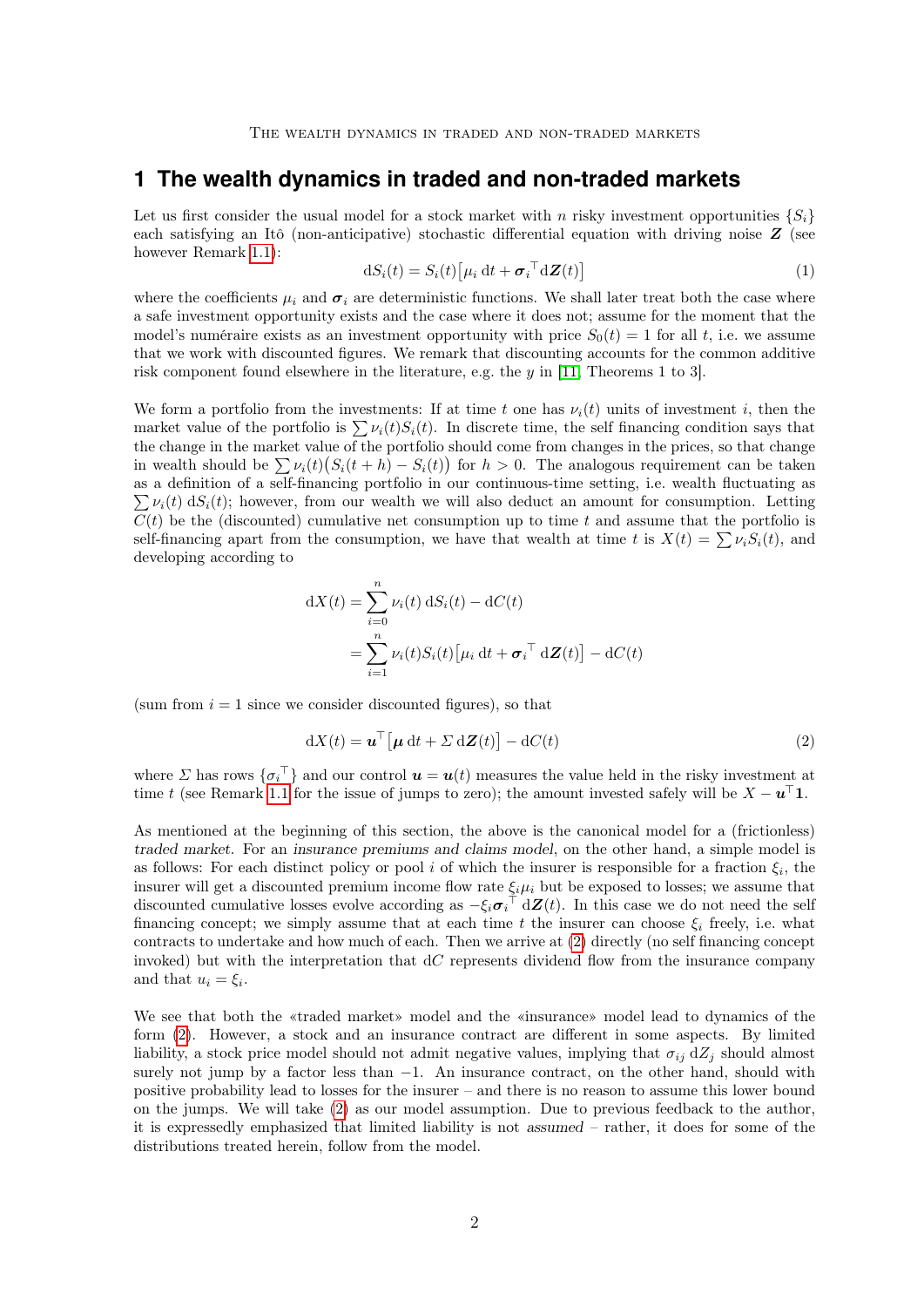1.1 REMARK. Taking [\(2\)](#page-1-1) as assumption imposes some interpretations for the event where prices hit zero. The basic model [\(1\)](#page-1-2) suggests that from then on, this investment opportunity will be dead and gone. However, [\(2\)](#page-1-1) is only compatible with the opportunity being instantly reborn with same dynamics and nonzero price (for example, modelling the case of catastrophe bonds which are rendered worthless at a stopping time, but where new bonds are immediately issued). The alternative interpretation – that the number of investment opportunities changes as price hits zero – is shown by this author [\[4\]](#page-6-4) to disrupt the portfolio separation property in some cases. Notice however that prices will not hit zero unless there is a point probability for a jump by a factor of  $-1$ .

## <span id="page-2-3"></span>**2 Stochastic dominance and mean-variance efficiency in the Gaussian case**

Consider the model [\(2\)](#page-1-1) and assume Z is a standard Brownian motion; write  $M := \Sigma R \Sigma$ <sup>T</sup> for the volatility matrix. The concept of mean-variance efficiency seems to first to have occured with de Finetti in 1940, see [\[9\]](#page-7-6); in its well-known conventional form, it focuses on minimizing variance for given mean. For our purposes, it turns out more convenient to maximize mean for given level of variance, even though it may sometimes require an additional fund (take for example the case where all risky investment opportunities have zero-mean returns; then all risk averse agent will choose only the safe investment, but risk seekers may not). Drift maximization is the approach of [\[6\]](#page-7-5), and we shall use a similar argument (even in subsequent sections, where distributions may fails integrability).

Let us for the moment proceed intuitively. Up to now, we have not specified whether the agent is free to choose  $u$ . Let us assume that  $u$  is required to be predictable and for each t belong to some given closed set U. The mean-variance optimization problem – or rather, «drift-volatility» in a continuous time model – now becomes:

<span id="page-2-0"></span>
$$
\max_{\mathbf{u}\in U} \mathbf{u}^{\top} \boldsymbol{\mu} \quad \text{subject to } \mathbf{u}^{\top} M \mathbf{u} = Q^2. \tag{3}
$$

Now assume that we are given some strategy  $(C, u) = \{ (C(t), u(t)) \}_t$ . Let for each  $t u^*(t)$  solve [\(3\)](#page-2-0) for  $Q^2 = \mathbf{u}^{\top}(t)M(t)\mathbf{u}(t)$ . By construction, this will yield higher drift at the same volatility. Now define  $C^*$  by

<span id="page-2-1"></span>
$$
dC^*(t) = dC(t) + (\boldsymbol{u}^*(t) - \boldsymbol{u}(t))^\top \boldsymbol{\mu}(t) dt
$$

and assume  $C^* \in U$ . Compare the two strategies  $(C, u)$  and  $(C^*, u^*)$ . By definition, the (Itô) stochastic integral is a limit of sums

$$
\sum_{d} \boldsymbol{u}(t_d)^\top \big(\boldsymbol{\mu}[t_{d+1} - t_d] + \Sigma(t_d) [\boldsymbol{Z}(t_{d+1}) - \boldsymbol{Z}(t_d)]\big). \tag{4a}
$$

Each (d-)term has a conditional univariate Gaussian distribution with thus uniquely determined by mean and variance. Passing to the limit, we therefore have that there exists a real-valued standard Brownian motion Z such that

<span id="page-2-4"></span><span id="page-2-2"></span>
$$
\boldsymbol{u}^* \boldsymbol{\Sigma} d\boldsymbol{Z} \stackrel{\mathcal{D}}{=} Q dZ \stackrel{\mathcal{D}}{=} \boldsymbol{u}^{\mathsf{T}} \boldsymbol{\Sigma} d\boldsymbol{Z}
$$
 (4b)

where  $\stackrel{\textcirc{D}}{\Longleftrightarrow}$  denotes coincidence in probability law. Now consumption will possibly depend on past wealth, so let us for the moment introduce the notation  $C(t) = F(X_{s \leq t})$  to express this dependence. Note in particular that F corresponds to the given  $(C, u)$  strategy, not the  $(C^*, u^*)$  strategy. Corresponding to the strategy  $(C^*, u^*)$ , consider the following fictious modification of the wealth-consumption pair  $(X^*, C^*)$ : we still withdraw dC<sup>\*</sup> from our wealth, but only  $dF(X^*_{s\leq t}) =$  $dC^* - (\boldsymbol{u}^* - \boldsymbol{u})^\top \boldsymbol{\mu} dt$  is actually consumed, while the remaining (nonnegative!) portion  $(\boldsymbol{u}^* - \boldsymbol{u})^\top \boldsymbol{\mu} dt$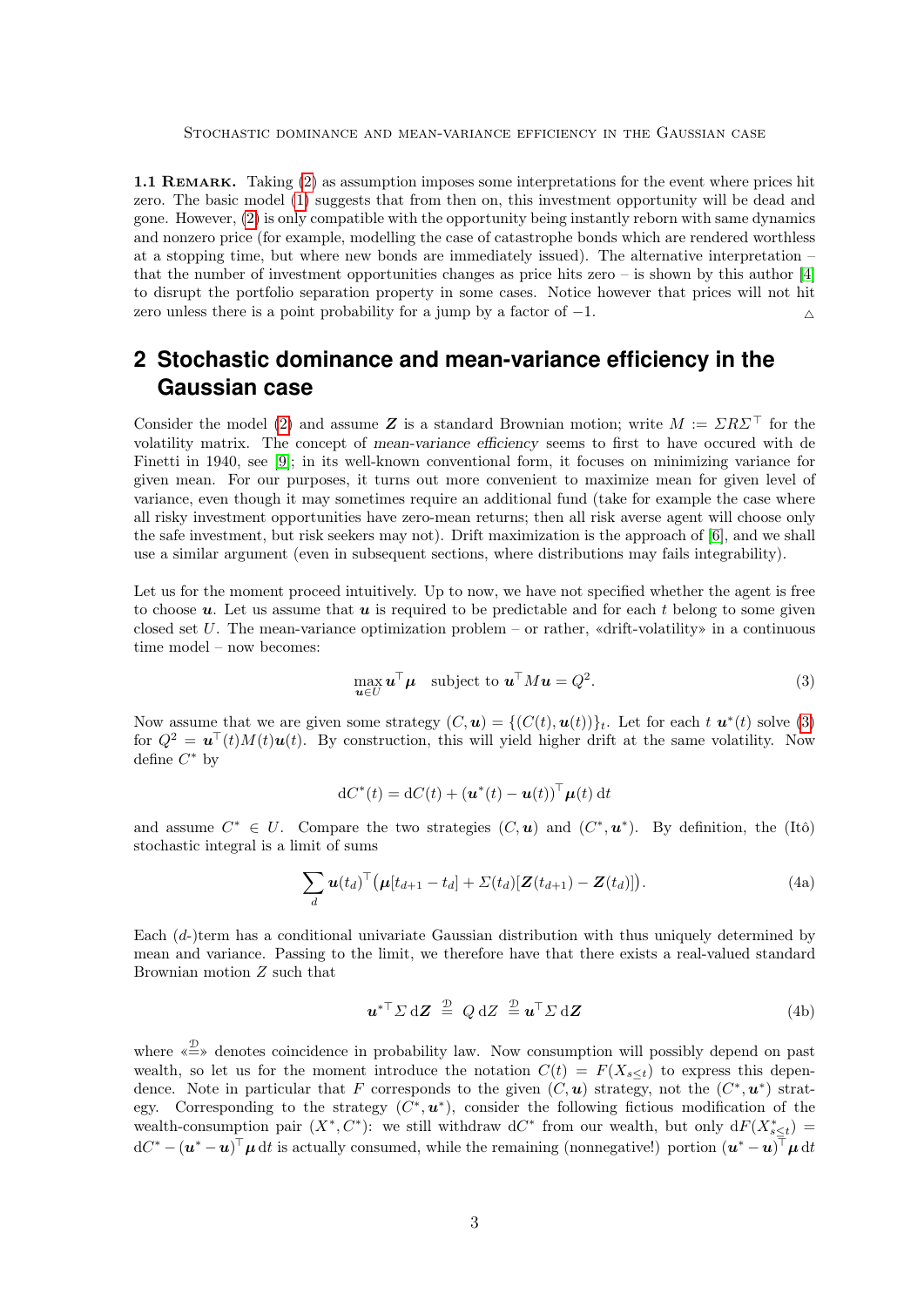#### The assumptions needed

is thrown away. Thus the actual wealth-consumption pair  $(X^*, C^*)$  is replaced by  $(X^*, F(X^*))$ , which yields:

$$
\begin{aligned} (\mathrm{d}X^*(t), \mathrm{d}F(X^*_{s\leq t})) &= (\boldsymbol{u}^{* \top} \boldsymbol{\mu} \, \mathrm{d}t + \boldsymbol{u}^{* \top} \boldsymbol{\Sigma} \, \mathrm{d}\boldsymbol{Z} - \mathrm{d}C^*, \mathrm{d}F(X^*_{s\leq t})) \\ &= (\boldsymbol{u}^{\top} \boldsymbol{\mu} \, \mathrm{d}t + \boldsymbol{u}^{* \top} \boldsymbol{\Sigma} \, \mathrm{d}\boldsymbol{Z} - \mathrm{d}F(X^*_{s\leq t}), \mathrm{d}F(X^*_{s\leq t})) \\ &\stackrel{\mathcal{D}}{=} (\boldsymbol{u}^{\top} \boldsymbol{\mu} \, \mathrm{d}t + \boldsymbol{u}^{\top} \boldsymbol{\Sigma} \, \mathrm{d}\boldsymbol{Z} - \mathrm{d}F(X_{s\leq t}), \mathrm{d}F(X_{s\leq t})) \end{aligned} \tag{4c}
$$

if  $(X^*, F(X^*)) \stackrel{\mathcal{D}}{=} (X, F(X))$  up to time t, so then  $(X^*, F(X^*)) \stackrel{\mathcal{D}}{=} (X, F(X))$  up to  $t + dt$ , hence everywhere. More rigorously, equivalence in law up to time  $t_d$  for the Riemann sum approximation implies equivalence in law up to time  $t_{d+1}$  and thus everywhere; then pass to the limit.

This stochastic dominance argument shows that the strategy  $(C^*, u^*)$  is just as «good» as  $(C, u)$ (heuristically, at the moment, assuming free disposal – in the next section, preferences will be assumed ordered). Now if all agents use such a  $u^*$ , we will have portfolio separation: Let us see what happens if  $u$  is restricted to a cone U with vertex at the origin (and the market is arbitrage-free.) Let the vector f solve problem [\(3\)](#page-2-0) for the particular value  $Q = 1$ . Consider an arbitrary strategy  $(C, u)$  with  $u(t)$  taking values in  $u$ ; then the strategy  $(C^*, u^*)$  defined by

<span id="page-3-3"></span>
$$
\boldsymbol{u}^*(t) = \left[\boldsymbol{u}(t)^\top M(t)\boldsymbol{u}(t)\right]^{1/2} \boldsymbol{f} \tag{5a}
$$

$$
dC^* = dC(t) + (\boldsymbol{u}^*(t) - \boldsymbol{u}(t))^\top \boldsymbol{\mu}(t) dt
$$
\n(5b)

dominates  $(C, u)$  in the sense of [\(4\)](#page-2-1), and by the cone assumption,  $u^*$  does take values in U. But in [\(5a\)](#page-2-2)  $f$  is a fixed vector common to all agent – which is (monetary) two fund separation, the other fund being the safe opportunity.

## **3 The assumptions needed**

We shall see what assumptions we need for to make the argument of the previous section entirely rigorous. Let us note that we do not assume existence of an optimal strategy. In return, we have to stick to a slightly weaker concept of portfolio separation than usual, but in the presence of an optimal strategy, it coincides with the usual definition:

**3.1 DEFINITION** (m fund separation). Fix U. We shall say that we have m fund separation (relative to  $U$ ) if there exist m funds independent of wealth such that for each admissible (consumption, portfolio) pair there is one which is (weakly) preferred and whose portfolio consists of the m funds.  $\Delta$ 

We note that we will frequently consider U's that not all agents can satisfy. For example, an agent with net debt cannot possibly own a positive position in all investments (including the safe if it exists.) Therefore separation must be considered only within the class of agents for which the U applies. See however the last part of Section [4.](#page-4-0)

<span id="page-3-2"></span>3.2 ASSUMPTIONS.

- (a) Non-anticipativity. The strategies should be predictable and admit unique solution to [\(2\)](#page-1-1).
- <span id="page-3-0"></span>(b) Weak greed. Preferences are assumed to be compatible with first-order stochastic dominance; i.e., they should form a partial ordering on the (wealth, consumption) pairs such that  $(X^*, C^*)$ is (possibly weakly) preferred to  $(X, C)$  if

$$
(X^*, C^*) \stackrel{\mathcal{D}}{=} (X, C + \int^{\cdot} c dt)
$$
 for some predictable  $c \ge 0$ .

<span id="page-3-1"></span>(c) Cumulative consumption must not covariate with  $Z$ , i.e. in terms of Itô differentials we require

$$
\mathrm{d}C\,\mathrm{d}\mathbf{Z}=\mathbf{0}.
$$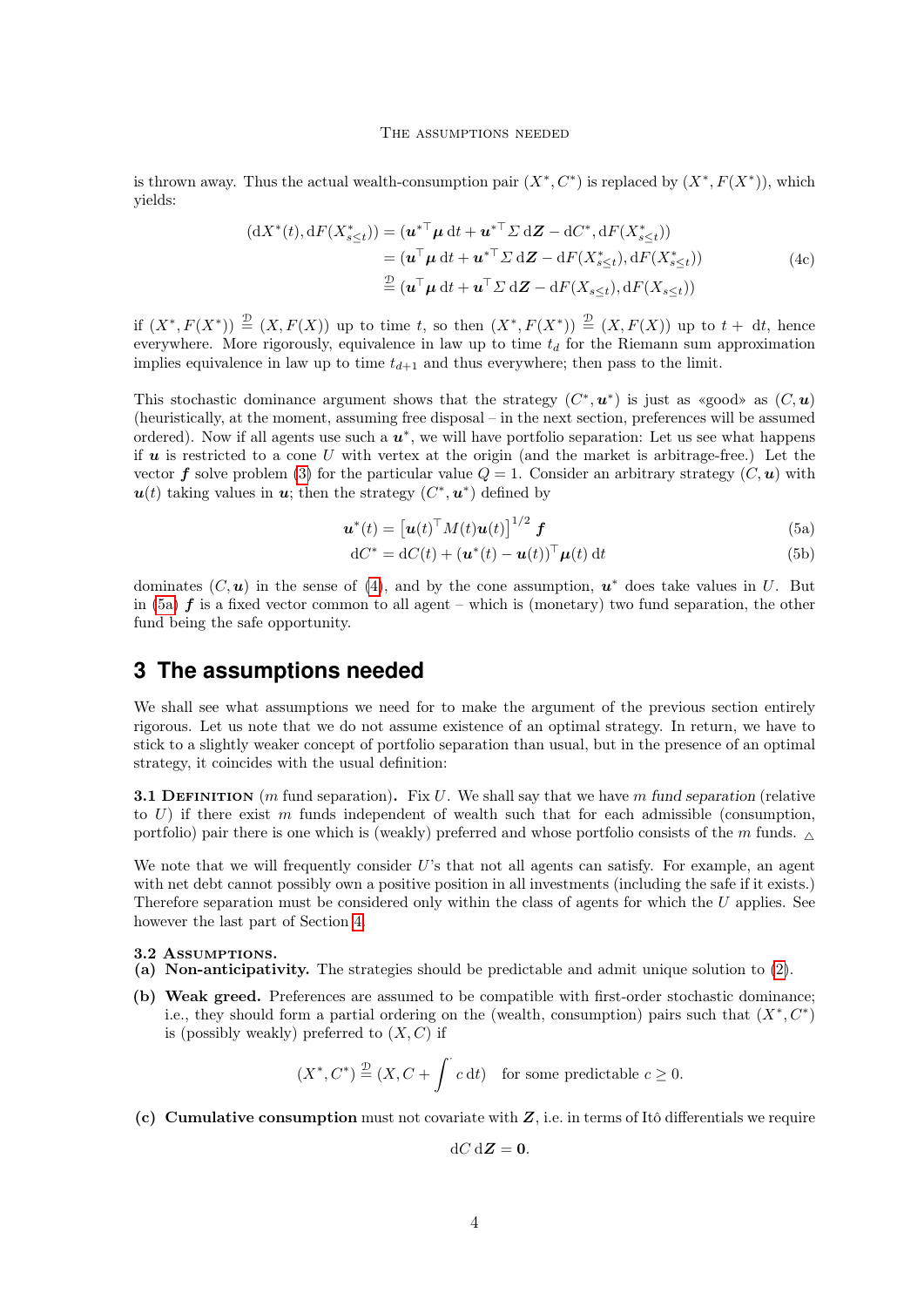#### The elliptical case

(d) Existence of some admissible strategy.

#### (e) Probability distributions must permit the construction [\(4\)](#page-2-1).

 $\wedge$ 

3.3 REMARK. We make a few remarks on the assumptions. For the greed assumption [\(b\)](#page-3-0), we note that it covers expected increasing utility, including bonus schemes with call option or binary option structure; also it covers risk measured by quantiles (value-at-risk or ruin probability), and a wide range of lexicographical orderings. We note that we may restrict the consumption processes even further than merely  $(c)$  – e.g. by imposing lower boundedness or nonnegativity on C or its growth rate (time-derivative) – but we must for each admissible C admit the  $C + \int c \, dt$  construction in [\(b\)](#page-3-0) (for given law of the wealth process). The restriction [\(c\)](#page-3-1) is still a generalization of the usual assumption that consumption rates are positive; we do allow for e.g. non-financial income, but anything which covariates with the market, must be part of the market model. Regarding existence: We obviously need an admissible strategy, but we shall not assume any compactness needed for optimum to exist. Indeed, in the Gaussian case (where prices are continuous), if an increasing utility function is concave–convex–concave, then on the convex part one will want to inflate to infinite volatility until hitting the convex hull. As for the probability laws, we used in Section [2](#page-2-3) the property that the zero-mean normal distributions constitute a one parameter family which is closed not only under convolution, but under suitable linear combinations as well. The elliptical (also known as elliptically contoured) distributions form a suitable generalization in the case where we allow for arbitrary linear combinations, i.e. short sale permitted. If we only work with positive linear combinations, then the family of  $\alpha$ -stable distributions (elliptical or not) does permit the construction. Using jointly  $\alpha$ -stable distributions we can repeat the coinciding law argument [\(4\)](#page-2-1) in an entirely rigorous manner subject to skewness and index of stability. Under the fairly mild assumptions [3.2,](#page-3-2) every agent is a drift-volatility optimizer in the Gaussian case: in the non-Gaussian case, there will essentially only be a different volatility measure, except for the oddball skew Cauchy distribution. <sup>4</sup>

For completeness, we give a few basic properties of the distribution classes in question.

## <span id="page-4-0"></span>**4 The elliptical case**

Following [\[8,](#page-7-2) Definition (a)], we recall that an elliptical, also known as an elliptically contoured  $\mathbb{R}^n$ valued random variable  $Y$  is one for which the characteristic function separates into

$$
\mathsf{E}[\exp(i\mathbf{u}^{\top}\mathbf{Y})] = \exp(i\mathbf{u}^{\top}\mathbf{d}) \Psi(\mathbf{u}^{\top}M\mathbf{u})
$$
\n(6)

where d is a vector and M is a positive definite matrix. If  $\Sigma$  is invertible, and Y is an increment of  $Z$  satisfying this definition with 0 and R for  $d$ , M respectively, then we will have Y elliptical:  $\mathsf{E}[\exp(i\mathbf{u}^{\top}\mathbf{Y})] = \Psi(\mathbf{u}^{\top}M\mathbf{u})$ , with, again,  $M = \Sigma R \Sigma^{\top}$ . Since we have drift in the model, we can incorporate  $d$  in this drift term, and assume it to be zero. We say that the distribution is elliptical about the origin.

From the definition of ellipticity it follows that all linear combinations – which translates to instantaneous returns less drift, when u being interpreted as portfolio – are univariate elliptical, characterized by the quadratic form  $u^{\top} M u$ . In addition we have drift, which in our case becomes  $u^{\top} \mu$ . For the construction [\(4\)](#page-2-1), it therefore suffices that the portfolio  $u$  maximizes drift  $u^{\top}\mu$  given  $u^{\top}Mu$ : Just like in [\(4a\)](#page-2-2), the Itô integral is now the limit in probability of sums of terms of the form

$$
\boldsymbol{u}^{\top}(t_d^{-})[\boldsymbol{Z}(t_{d+1})-\boldsymbol{Z}(t_d)] \tag{7}
$$

which is now a drift term plus a real-valued random variable elliptically distributed about the origin. For given value of the quadratic form, then [\(4b\)](#page-2-4) and [\(4c\)](#page-2-0) follow with the modification that Z now is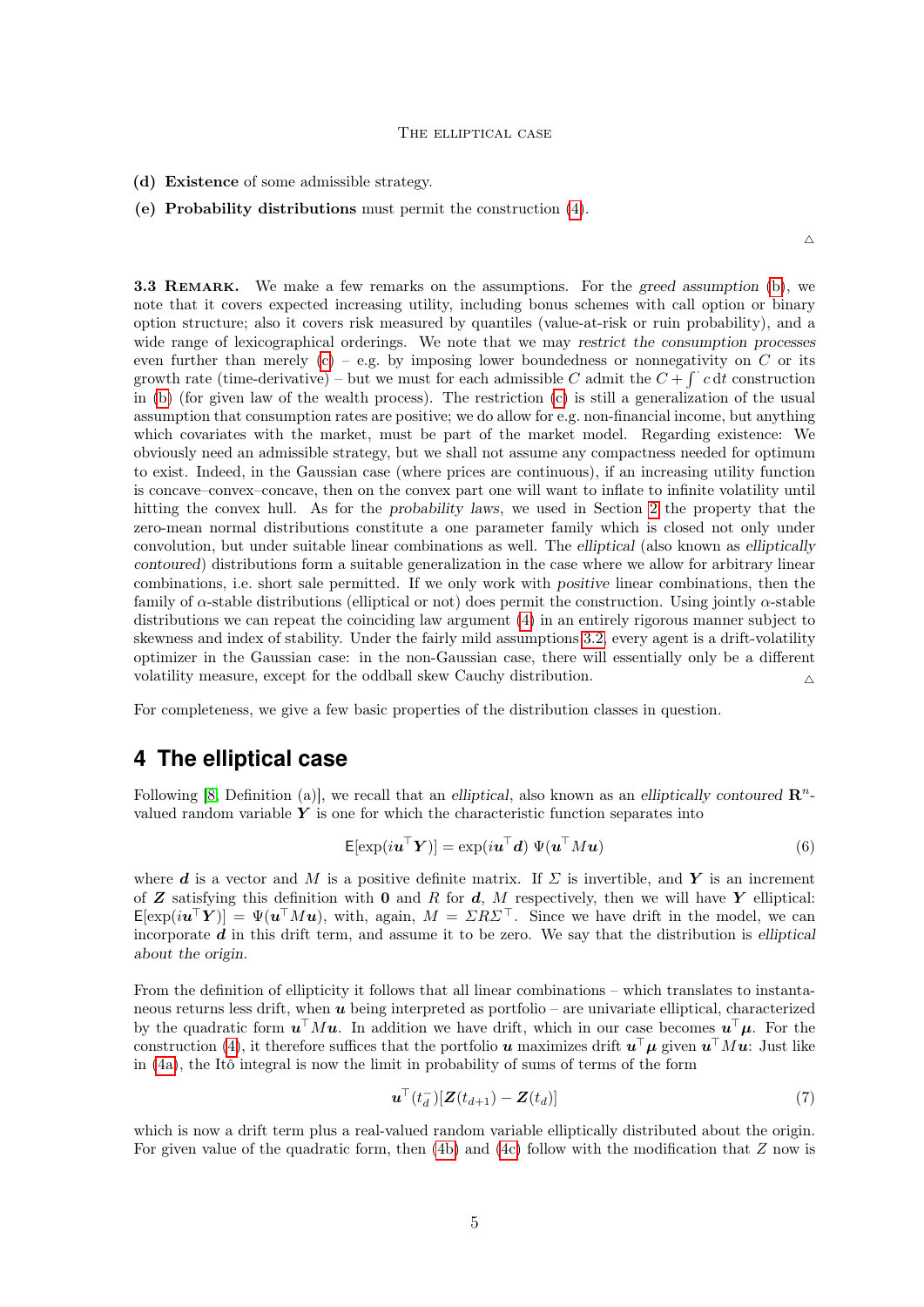#### The elliptical case

a Lévy motion with (necessarily infinitely divisible and) elliptic increments.

For the result, we notice that we can restrict the portfolio weights to a quadrant (e.g. forbidding short sale), cone, double cone, or more generally a family of half-lines from the origin:

<span id="page-5-0"></span>4.1 THEOREM (Two fund separation). Assume the dynamics to follow [\(2\)](#page-1-1), with the increments of Z being elliptical about the origin and infinitely divisible. Assume precisely one of the following two restrictions  $U$  on the portfolio vectors  $u$ :

- U is a family of half-lines from the origin, or
- $U = {\mathbf{u}}; \mathbf{u}^{\top} \mathbf{1} = X$  (i.e., no safe investment opportunity).

Then we have two fund separation if there is no arbitrage.

Proof. The first case follows as in section [2:](#page-2-3) Let  $f$  be the vector which solves the problem of maximizing drift subject to  $u^{\top} M u = 1$ . Then for any  $Q \geq 0$ ,  $Qf \in U$  and maximizes drift subject to  $u^{\top} M u = Q^2$ . Now for any given strategy  $(C, u)$ , observe that the pair  $(C^*, u^*)$  constructed by [\(5\)](#page-3-3) is preferred by Assumption [3.2](#page-3-2) [\(b\)](#page-3-0). As for the case of no risk-free investment opportunity, note that this corresponds to the constraint  $\mathbf{u}^\top \mathbf{1} = X$ . Consider the problem

$$
\max \mathbf{u}^\top \mathbf{\mu} \quad \text{subject to} \qquad \mathbf{u}^\top M \mathbf{u} = Q^2, \qquad \mathbf{u}^\top \mathbf{1} = X. \tag{8}
$$

Except the case where the two constraints form a singleton (the point  $\frac{X}{\mathbf{1}^\top M^{-1}\mathbf{1}}M^{-1}\mathbf{1}$ , which will be covered by the formula to follow), we have the constraint qualification satisfied, and the Lagrange first-order condition reads

$$
\mu = 2\Lambda M u + \lambda 1\tag{9}
$$

Since M is invertible, we have u separating into a linear combination of the two funds  $M^{-1}\mu$  and  $M^{-1}$ 1, provided that  $\Lambda \neq 0$ . Should  $\Lambda$  vanish, then  $\mu$  must be a multiple of 1, in which case the maximization degenerates. Then choose  $\frac{X}{\mathbf{1}^\top M^{-1}\mathbf{1}}M^{-1}\mathbf{1}$  and any nonzero fund orthogonal to 1. Then repeat the construction [\(5\)](#page-3-3).

**4.2 REMARK.** The  $\frac{X}{1^{\top}M^{-1}}$   $M^{-1}$  vector is the «minimum variance portfolio» in the classical case. The «nonzero fund orthogonal to 1» is then pure volatility, in the sense that it does not contribute to expected return, and is usually not stated in the literature. It is needed in our case, since we have not assumed risk aversion. For similar reasons, we cannot rule out the need for an additional fund if there is an arbitrage opportunity (corresponding to semi-definite  $M$ ): the arbitrage portfolio funded by borrowing, both of which will then be scaled to infinity, and then a fund in case volatility is desired.  $\triangle$ 

We can cover no-borrowing constraints, or even different lending and borrowing interest rates, at the cost of additional funds. Let the  $\ll \gg$  symbol denote either  $\leq$  or  $=$ , and assume that we are given restrictions of the form

<span id="page-5-1"></span>
$$
\mathbf{u}^\top \mathbf{a}_j \leqslant z_j, \qquad j = 1, \dots, k \tag{10}
$$

where the  $a_i$  are common to all agents, but the  $z_i$  may be individual. The Lagrangian associated to the static optimization problem now becomes

$$
L = \boldsymbol{u}^{\top}(\boldsymbol{\mu} - \sum_{j} \lambda_j \boldsymbol{a}_j) - \Lambda \boldsymbol{u}^{\top} M \boldsymbol{u}
$$
\n(11)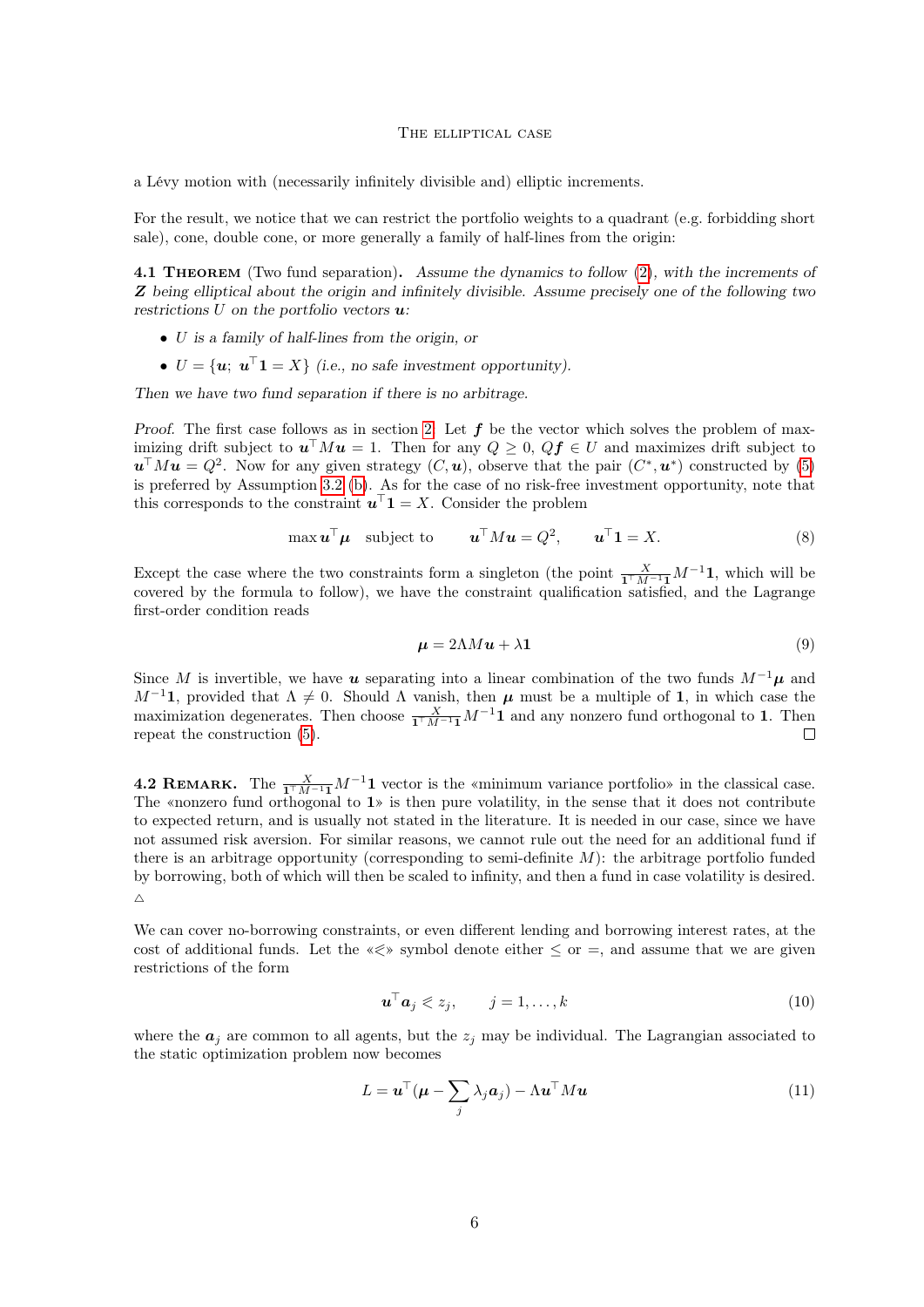#### <span id="page-6-5"></span>**REFERENCES**

If the constraint qualification fails, then analogously to Theorem [4.1](#page-5-0) we must be at the singleton where the ellipsoid is tangent to the convex polyhedron defined by the linear constraints. This case will be a limiting case in Q and does not require special treatment. If the Lagrange conditions hold, we have

$$
\Lambda \mathbf{u} = M^{-1} (\boldsymbol{\mu} - \sum_{j} \lambda_j \mathbf{a}_j), \qquad (12)
$$

where the right-hand side is spanned by at most  $k + 1$  vectors, i.e. at most  $k + 2$  funds. What remains is the case  $\Lambda = 0$ , for which the «optimal» choice must be reserved to fulfilling admissibility, with drift being constant. In this case, observe that the vector  $M^{-1}\mu$  (which is one vector in the expansion [\(12\)](#page-6-5), and it is redundant due to linear dependency) is minimizing the quadratic for given drift. An additional fund orthogonal to  $\mu$  then suffices, and we still only have  $k + 2$  funds. We have shown:

<span id="page-6-6"></span>4.3 THEOREM  $(k + 2$  fund separation). Assume the dynamics to follow [\(2\)](#page-1-1), with Z being elliptical about the origin, and the portfolio constrained to satisfy [\(10\)](#page-5-1). Then we have  $k + 2$  fund separation  $(k+1$  funds if [\(10\)](#page-5-1) forbids a risk-free opportunity).

In order to accommodate different rates for lending and borrowing, corresponding to  $u^{\top}1$  being  $\leq$ resp.  $\geq$  than X, we simply assume an interest premium  $r(K)$  on  $K = \mathbf{u}^{\top} \mathbf{a}_0$  (K may be individual, and so may even  $r(k)$ ) – the obvious choice is  $a_0 = 1$ , but mathematically that is just a special case. The result is

4.4 Theorem (Different interest rates require one more fund). Consider the setting of Theorem [4.3,](#page-6-6) but with individual interest rates, possibly depending on  $a_0$ . We then have  $k + 3$  fund separation (in particular, 3 fund separation if there are no constraints in [\(10\)](#page-5-1)).

Proof. For each K, the agent will want to maximize drift  $\mathbf{u}^{\top}(\mu - r(K)\mathbf{a}_0) = -Kr(K) + \mathbf{u}^{\top}\mu$ , subject to [\(10\)](#page-5-1) augmented with  $\mathbf{u}^\top \mathbf{a}_0 = K$ , which gives just another fund with K-dependent Lagrange multiplier.  $\Box$ 

4.5 REMARK. Note that the extra fund is needed also if the interest rate is fixed per agent but varies between them. Note also that the generality covers leverage constraints applying to some of the agents (e.g., if only some of the agents are allowed to borrow).

## **References**

- <span id="page-6-0"></span>[1] D. Cass and J. E. Stiglitz, The structure of investor preferences and asset returns, and separability in portfolio allocation: a contribution to the pure theory of mutual funds, J. Econom. Theory, 2 (1970), pp. 122–160.
- <span id="page-6-1"></span>[2] G. CHAMBERLAIN, A characterization of the distributions that imply mean–variance utility functions, J. Econom. Theory, 29 (1983), pp. 185–201.
- <span id="page-6-2"></span>[3] N. C. Framstad, Coherent portfolio separation—inherent systemic risk?, Int. J. Theor. Appl. Finance, 7 (2004), pp. 909–917.
- <span id="page-6-4"></span>[4]  $\equiv$ , On portfolio separation in the Merton problem with bankruptcy or default, in Proceedings of the International Conference on Stochastic Analysis and Applications, Dordrecht, 2004, Kluwer Acad. Publ., pp. 249–265.
- <span id="page-6-3"></span>[5] E. D. Giorgi, T. Hens, and J. Mayer, A note on reward-risk portfolio selection and two-fund separation, Finance Research Letters, In Press, Corrected Proof (2010).